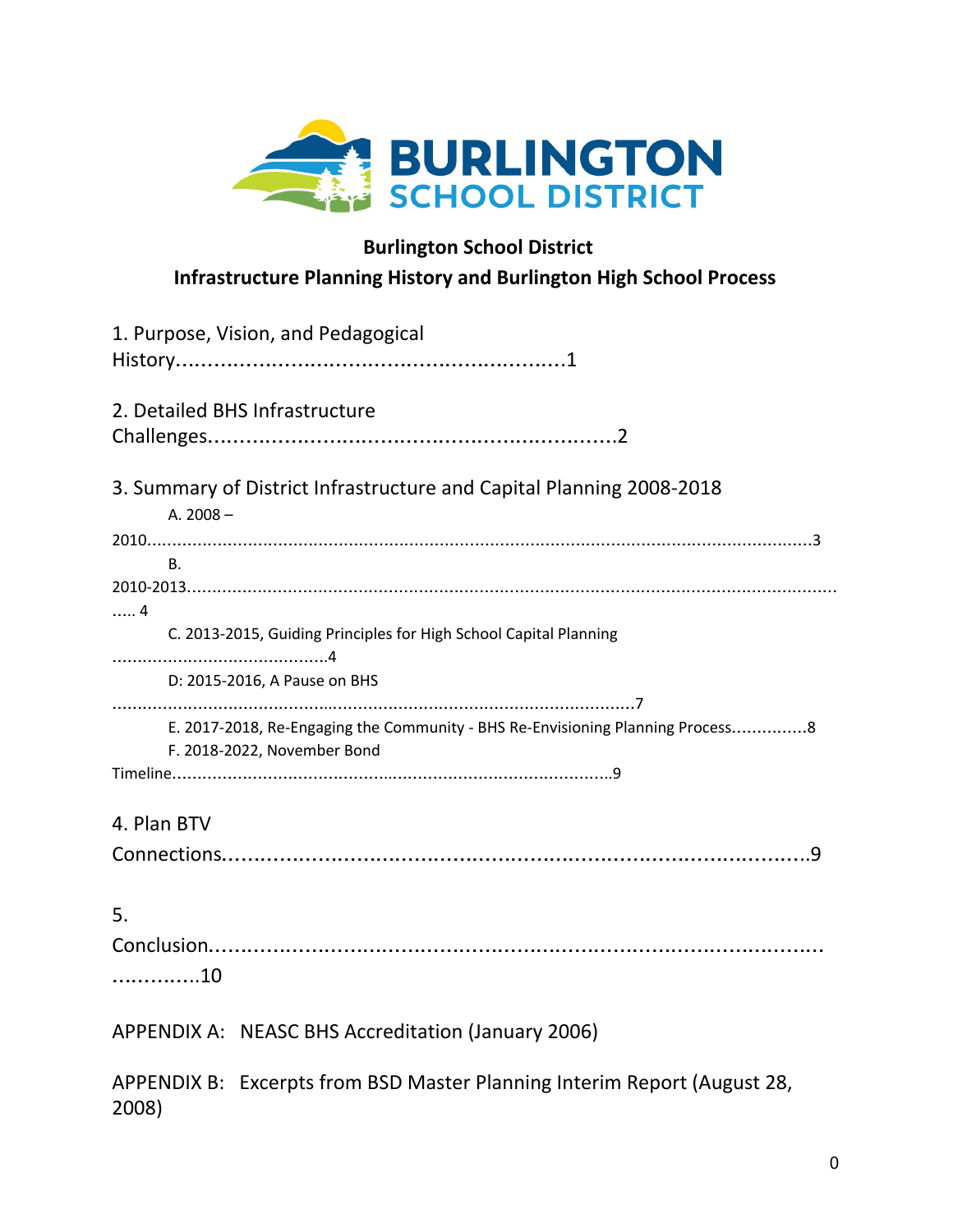APPENDIX C: Proposed BSD Facilities 5 Year Plan (Dec 31, 2013)

APPENDIX D: BHS ReEnvisioning Steering Committee Recommendation to the Superintendent

# **1. Purpose, Vision, and Pedagogical History**

Burlington, VT is a city surrounded by educational institutions. Our city founded The University of Vermont as a private university in 1791, the same year Vermont became the 14th U.S. state. The citizens of Burlington helped fund the university's first edifice "Old Mill", and, when it was destroyed by fire in 1824, also paid for its replacement.

A resident of Burlington, educational philosopher and UVM Professor John Dewey's writings were pivotal to the country's educational reforms during the early 20th century. He opposed the authoritarian structure and rote learning inherent in most schools, arguing that students must be invested in their schoolwork to learn. Dewey wanted schools to be run along democratic lines to prepare students to be active citizens.

Schools, he wrote, must offer "an embryonic community life, active with types of occupations that reflect the life of the larger society and permeated throughout with the spirit of art, history and science. When the school introduces and trains each child of society into membership within such a little community, saturating him with the spirit of service, and providing him with instruments of effective self-direction, we shall have the deepest and best guarantee of a larger society which is worthy, lovely and harmonious."

In 2006 the New England Association of Schools and Colleges (NEASC) report (Appendix A) put Burlington School District (BSD) on warning for conditions at Burlington High School (BHS) relating to handicap accessibility, science labs safety, sewage leaks on football field, safety conditions of Auditorium; the overall consensus was that the building was not set up for 21st Century learning. This warning resulted in BSD investing in an elevator in F building, and a partial upgrade to two Science Labs and the turf athletic field.

In 2008, a 21st Century Schools study was completed by BSD consultant Frank Locker, Principle with Educational Planning consulting (http://franklocker.com). Frank Locker's visionary document deeply embedded Dewey's educational philosophy, which found disciples in multiple policy think tanks at that time, including the National Academy Foundation and Knowledgeworks, a nonprofit focused on providing innovative education approaches and advancing aligned education policy.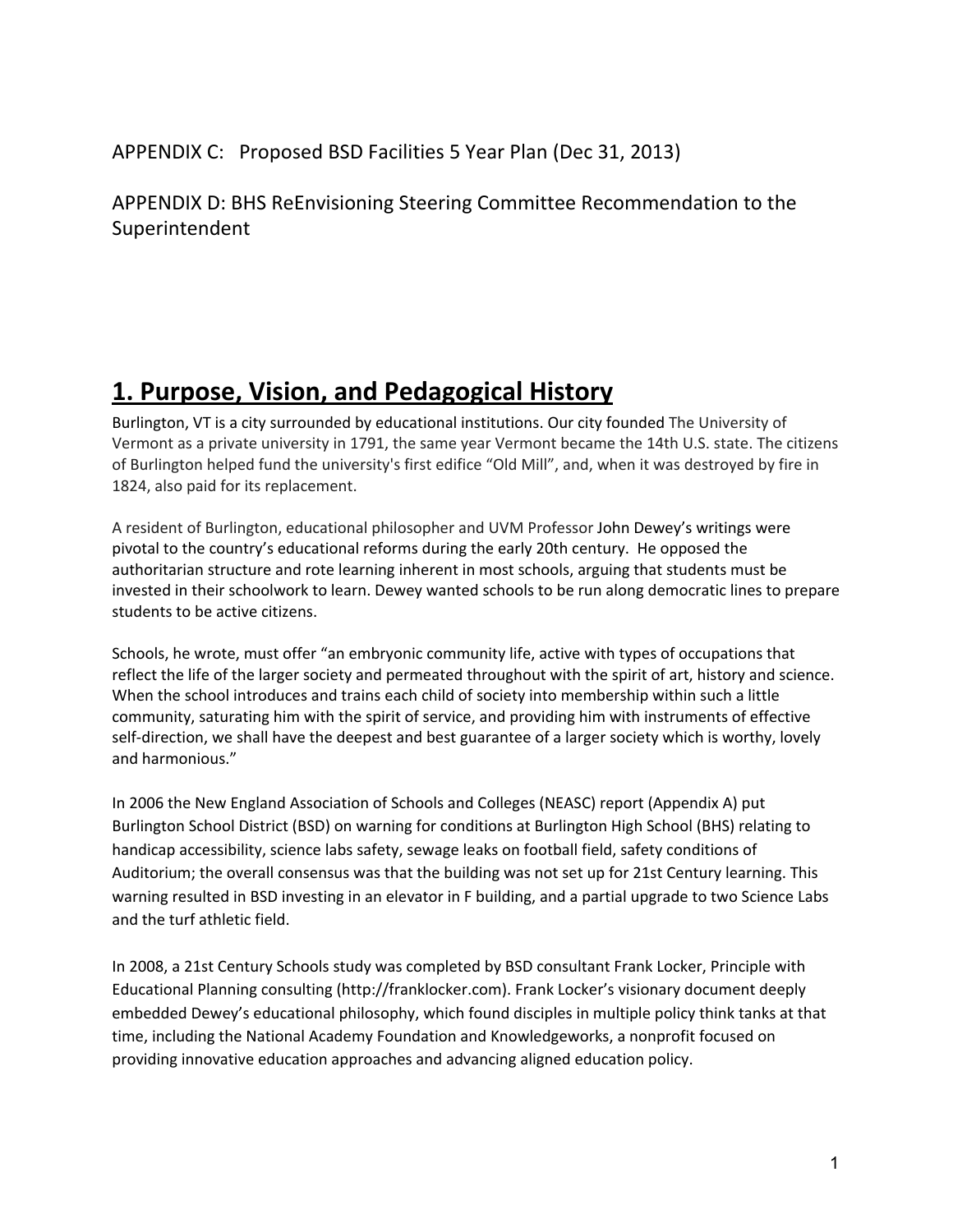Locker's current assignments include leading Educational Visioning for Sidwell Friends School in Washington DC. His expertise is in student-centered learning and his comprehensive District plan laid the foundation for the our capital planning process, and programmatic changes that were supported by a Nellie Mae Foundation grant to Burlington and Winooski Partnership for Change.

The 21st Century Schools Plan included ambitious plans for redesigning Burlington's approach to delivering education through integrated, interdisciplinary teaching with project-based learning, internships through teams of two-three teachers, and significant changes to class block scheduling.

Soon after Locker introduced BSD to these new educational delivery concepts, many of them were also adopted and codified into law through Vermont's Act 77, passed in 2013. This legislation requires all Districts to transition to Proficiency Based Learning in grades 7-12. As we enter our six year of Act 77, BHS Class of 2020 is on track to be our inaugural Proficiency Based Learning (PBL) graduating class.

BSD has remained focused on finding resources to adopt the strategic vision in the Locker Plan. To create an incentive for school districts to adopt the educational approaches articulated by Locker, the Nellie Mae Foundation offered a five year planning grant in excess of 3 million dollars dedicated to student centered learning. We were fortunate to receive a portion of this grant and began working on a plan that supported our BHS campus.

Beginning in 2012, this grant allowed Burlington and Winooski to undertake a comprehensive redesign of how the Districts administer and deliver educational programming at the high school level. Partnership for Change enabled some high school teachers to gain training as coaches in team teaching, interdisciplinary curriculum, and project-based learning, which led to the ninth grade academies, the Year End Studies program, and a block scheduling approach that would support greater access to experiential learning opportunities and foster greater personalized learning.

More recently, advisory periods were created to experiment with one-on-one meetings between students and their advisor in an effort to guide students along a more personalized learning plan through their high school years. Other minor changes have also been implemented in the past few years, however, *the high school's physical limitations represent one of the District's greatest impediments to restructuring pedagogical, curriculum and scheduling changes needed to make greater strides towards proficiency-based and personalized learning***.**

## **2. Detailed BHS Infrastructure Challenges**

BHS is composed of five main buildings, labeled A, B, C, D, and E. There is also an F building, which contains Burlington Technical Center (BTC), a regional technical center that is attended by students from Burlington as well as other high schools in Chittenden County.

BHS Building Layout by Curriculum

● A building is the largest; it houses the school's cafeteria, gymnasium, music department, auditorium, and a few classrooms.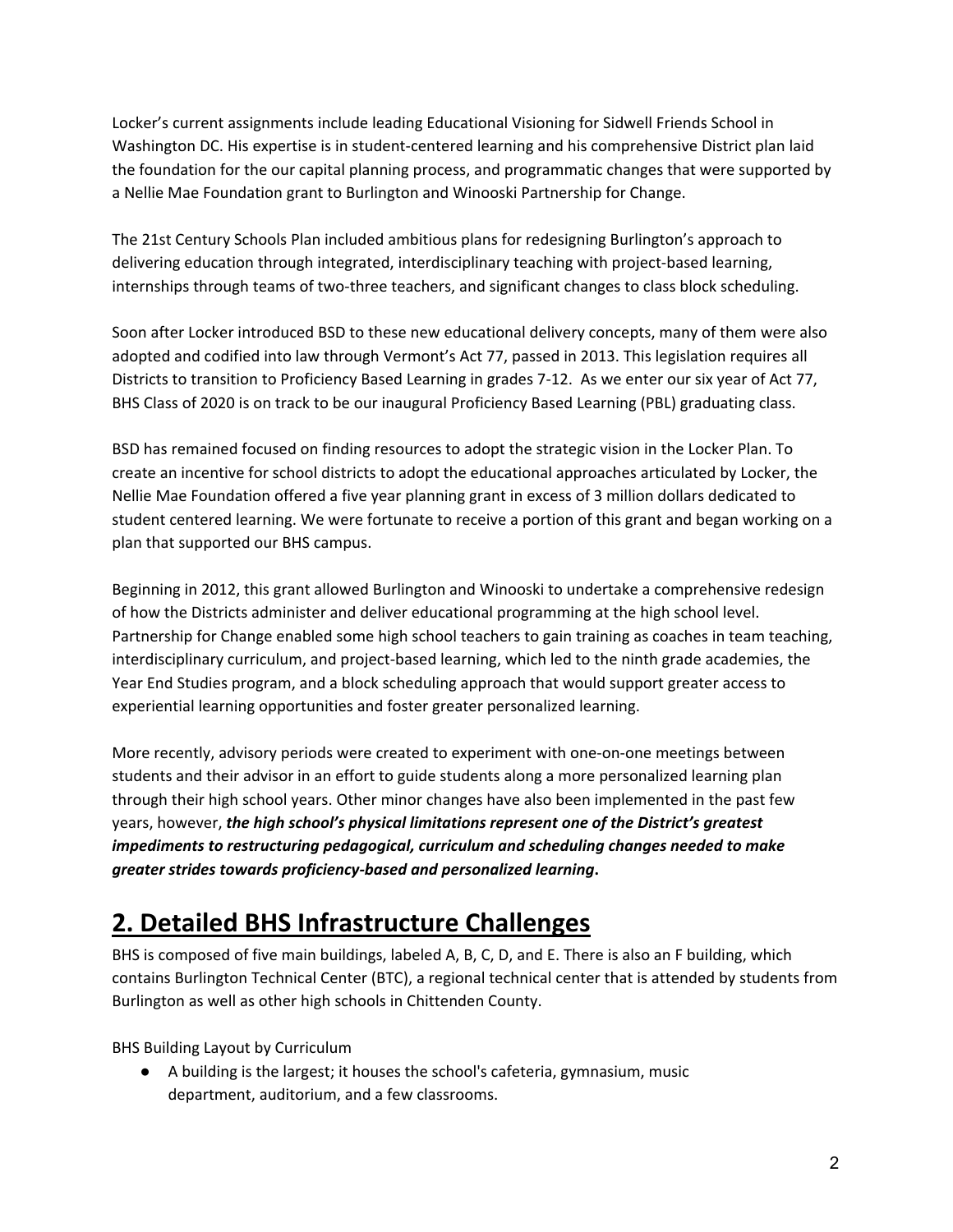- B building is occupied by foreign-language and art classrooms, with the school's library on the first floor.
- C building is occupied by the English and the history departments.
- D building contains mostly exploratory programs, such as computer literacy and health.
- E building is used by the mathematics and science departments.

The lay-out and age of this campus poses a number of problems.

- 1. Classrooms prohibit full implementation of personalized and proficiency-based learning practices that support closing the achievement gap:
	- Current structure compartmentalizes teachers by subject, lacks planning rooms to develop interdisciplinary curriculum and other practices that achieve personalized and proficiency-based learning
	- Students work in outdated 1960's single purpose, inflexible, standalone classrooms with inadequate furniture and space to support both large classroom learning and small group discussions and projects
	- Science labs are insufficient for today's larger class sizes and STEM equipment is in need of replacement
	- Insufficient technology infrastructure (wifi, phones, security, electricity) for teachers to incorporate web-based and other technologies educational practices into lessons
- 2. Building does not meet current accessibility standards:
	- Buildings are connected by unheated, outdoor, often non-ADA compliant walkways
	- Students often traverse seven stories from top to bottom throughout each day
	- Elevators are outdated and located in undesirable and inaccessible locations
	- The campus contains unreasonable routes for people with physical challenges and disabilities, many of which violate ADA laws and regulation
	- There are excessive travel paths which prevent students with disabilities from arriving at classes on time, which restricts their access to an equal education
- 3. \$30+ million already needed for deferred maintenance (see section 3D):
	- Structure has a low-performing thermal envelope with insufficient windows and insulation
	- Many sections of the campus have crumbling infrastructure
	- There is outdated electrical, plumbing, sewage that requires wasted investment in maintenance and repairs
- 4. Safety and security are major concerns
	- Grounds and courtyards cannot be made safe and secure without investment
	- There are an excessive number of building entrances
	- Students often travel outdoors to class and/or prop doors open to allow others to travel these routes
		- a. Students traveling this route have been locked out of the building during extreme cold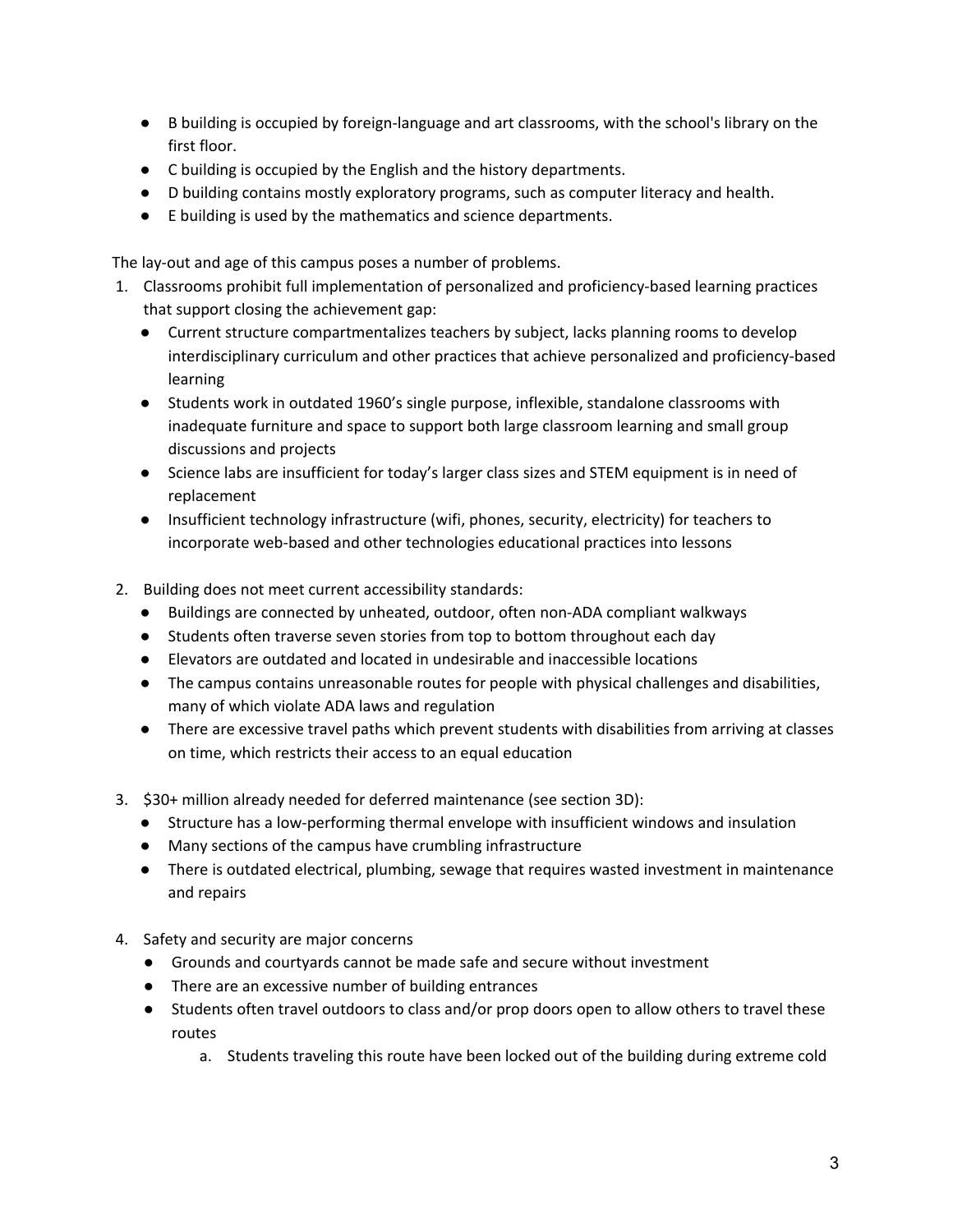# **3. Summary of District Infrastructure and Capital Planning 2008-2018**

## **A. 2008 – 2013**

Between 2008 and 2013, BSD focused on multiple infrastructure and capital challenges:

- 1. Redeveloping the high school to implement the vision in the Locker Plan
- 2. Attending to large capital needs in the elementary and middle schools
- 3. Budgeting for annual preventive maintenance needs

4. Managing the challenge of failing schools in the Old North End accompanied by increasing enrollment related to new Americans settling in Burlington

5. Equipping middle and high school students with laptops over a three-year timeframe

Concurrently with the Locker document, a capital needs plan was initiated in 2008 and a Master Planning Interim Report\* was completed by District architect Colin P. Lindberg. The master capital plan included a vision for the high school and magnet schools, major improvements to all campuses across the District, and an approach to fund preventive maintenance through an annual budgetary set-aside.

The sum total of the District's 10 year capital needs identified through this plan amounted to \$226,159,520.01 million, of which \$40M was identified for BHS alone. This \$226M plan was deemed to be too expensive and did not receive serious consideration or support from City Council.

*\*The District's master capital plan is a large, hard-copy document on 11x17 paper that is available for* viewing in person. Portions of the document as they related specifically to BHS and BTC are available in *Appendix B.*

### **B. Planning 2010-2013**

After the Master Plan failed to find footing, subsequent efforts were made to pare down its overall scope by grouping priority projects that could be more easily funded through the District's access to the City's annual bonding process, which allow BSD to borrow up to \$2M annually without voter approval. This eventually resulted in a voter-approved bond for renovations at Flynn, the Sustainability Academy and Champlain Elementary (\$9.6M bonded, \$13M total cost), and included funds for design components at other campuses, such as the Edmunds Middle School elevator.

More granular planning occurred between 2010-2013 primarily through the Infrastructure and Technology Committee (ITC) chaired by then-Commissioner Bernie O'Rourke. Although the District's goal was to tackle annual priorities through the City's \$2M bond allowance for schools, memos from 2013 state that, "the current annual bond capacity is not sufficient to meet the capital project needs of the district. Recent discussion has focused on a separate process for the two major facilities, BHS and Edmunds. These two sites account for the largest needed capital improvements, without considering sorely needed renovations." The 2013 memos recommended that the \$2M per year capital funding bonding continue, and the District pursue separate bonding for major renovations at BHS and Edmunds (Appendix C).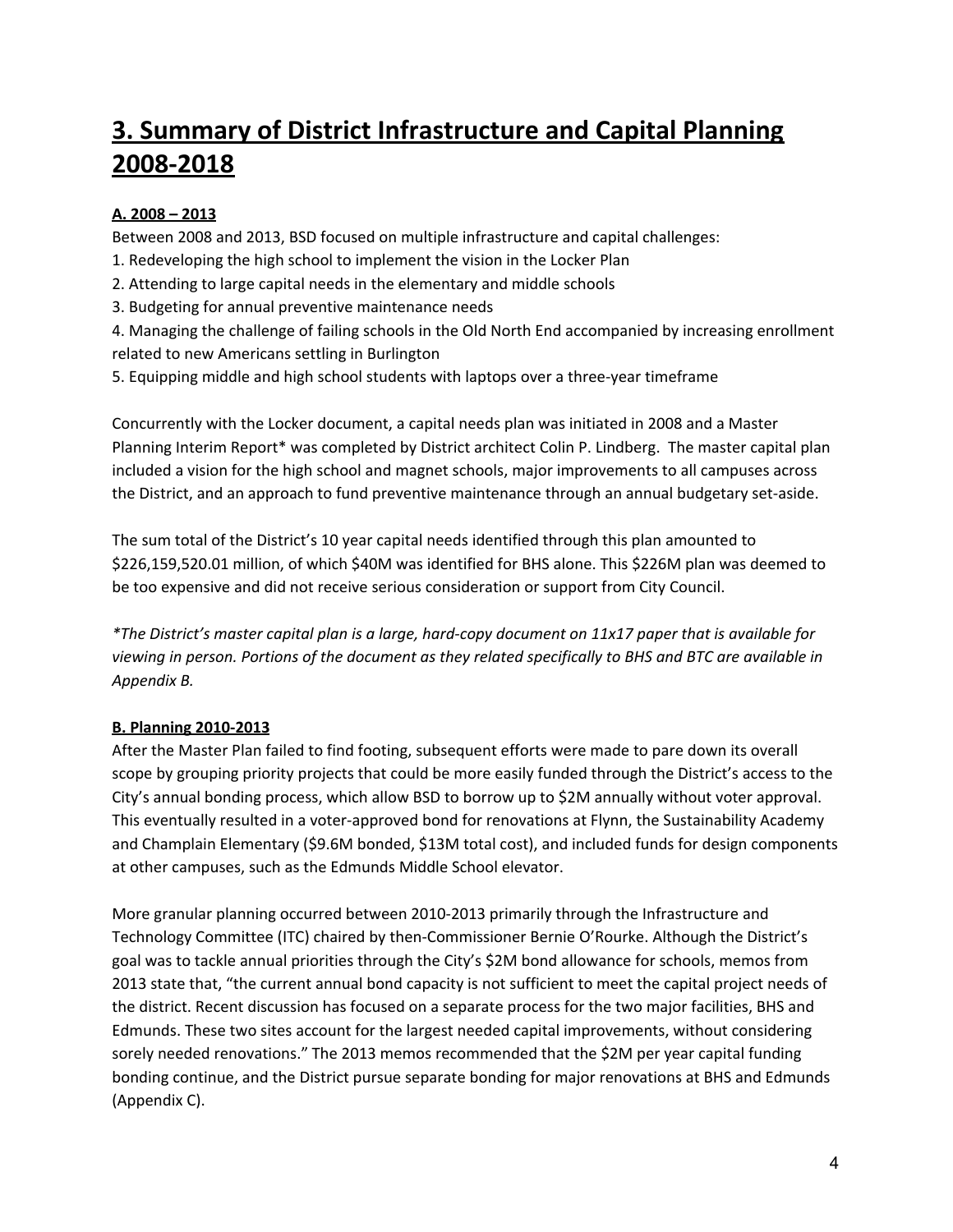### **C. 2013-2015, Guiding Principles for High School Capital Planning**

As the 2013 ITC Committee honed its approach to tackling capital projects, the Locker Plan's design framework for the high school was revisited in order to achieve the Partnership for Change programmatic goals funded by the Nellie Mae grant.

The Locker Plan features a discussion of how aging, 40 year-old-buildings are not designed for interdisciplinary academies and personalized learning because a successful pedagogical transformation requires spaces to accommodate the new ways in which interactions occur between teachers, students, and, of course, teachers and students.

Locker identified physical features required to accommodate personalized learning through an interdisciplinary and project-based approach to education:

- Classrooms contiguously located to facilitate common planning time for teachers
- Flexible learning areas spaces to accommodate "small learning communities"
- Small group break-out rooms and maker spaces

The current BHS lay-out represents the antithesis of the physical environment needed to support the personalized and project-based, interdisciplinary learning vision embodied first in the educational philosophy of John Dewey, and recently echoed in 21st century learning policy recommendations (which, again, were passed codified into Vermont law via Act 77's passage in 2013).

To illustrate the kind of building that would foster this 21st century learning process, Locker introduced a Visioning Team that worked with him to identify the features needed in a new high school. The Visioning Team included teachers, parents, administrative staff, and community members. The Team reviewed classroom/learning studio concepts from fourteen exemplar schools from the USA, the United Kingdom, and Australia. Working in four teams they ranked the schools for appropriateness for the future BHS/BTC redesign. Through this work, Locker found:

- The least favored exemplar was the most traditional of all the schools presented, with isolated classrooms and virtually no supporting spaces. This exemplar is most like the current school building.
- The Team indicated that the second least favored school they reviewed was a school organized around student-initiated project-based learning which does not have classrooms, but rather student work-stations in open clusters.
- *● Both the most traditional and the most non-traditional of all of the choices were least favored.*

The Locker Plan Visioning Team established a desire for the future facility to be strongly supportive of active and more engaged learning that often demands spaces for multiple small groups of students and team projects that enhance the learning process. This requires a shift from the traditional classroom where students work individually or in pairs on projects that must be completed out of school, which creates logistical and pedagogical barriers for many students. At the same time, it requires a shift towards more flexible spaces that can accommodate both a full class and smaller break-out groups.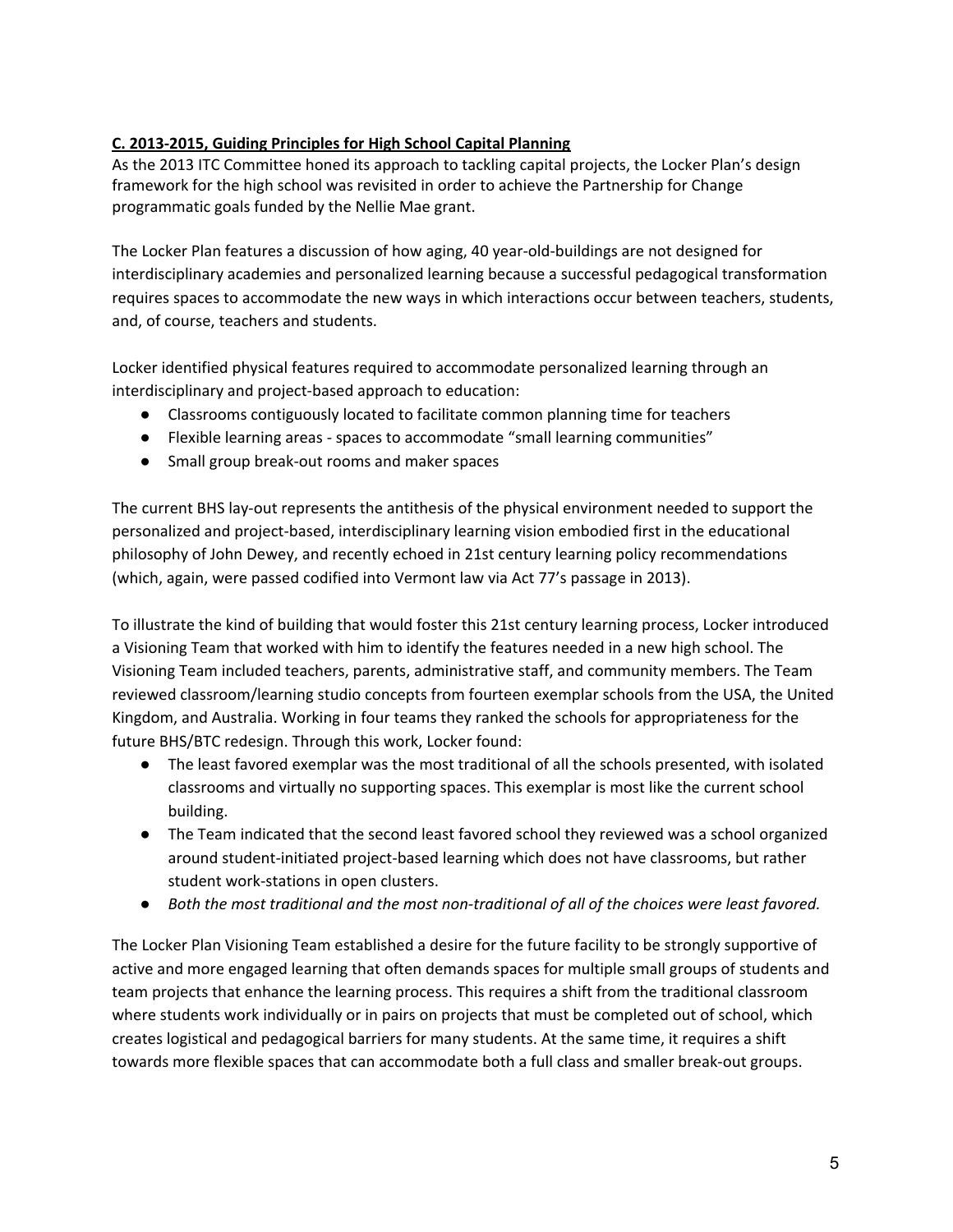Locker documented that, "the exemplar deemed most appropriate by the Team was a high school that contained a suite of classrooms and an applied science lab encircling a common presentation/collaboration/breakout space, with a teacher planning center."

The design principles that arose in this process included:

- Flexible, interconnected, classrooms supported by collaboration/breakout/commons spaces
- Classrooms could be larger, intended for two teachers synchronously team teaching
- Flexible furniture
- A variety of learning spaces, including collaboration booths, project rooms/makerspaces, and presentation spaces to support learning in addition to classrooms
- Places for independent student study
- Teacher collaboration facilitated by the building, such as connections between the rooms and teacher planning centers to support collaboration and community

All of the administrative, programmatic, and curriculum changes that Locker's work inspired were carried forward into the District's on-going aspirational vision for a new high school. A BHS Renovation/Oversight subcommittee was formed in 2013, with leadership by then-Building Administrator Amy Mellencamp, and teachers, staff, and parents worked with an architectural firm to explore the Locker Plan criteria as the foundation for redesigning the campus.

The committee then assisted with the District's development of a Request for Proposals from architectural firms to develop schematic designs. Black River Design was chosen through this process and granted the contract for what was supposed to be a 16-month engagement.\*

Working with Black River, the team's work focused on addressing extensive deferred maintenance issues, safety and ADA deficiencies, classroom configuration and layout, campus security, and "green" building solutions. The team created a plan for a layout that achieves the following goals:

- Promotes an interdisciplinary approach to teaching and learning with flexible learning spaces to accommodate small, medium and large groups of students
- Reflects personalized and proficiency based learning through a centralized layout that fosters trans-disciplinary collaborations between teachers and students
- Is flexible enough to adapt to changes in technology and pedagogy
- Provides shared workspace among professional faculty to work together, to share ideas and engage in ongoing professional conversation required to comply with Act 77
- Reduces travel paths and condenses instructional areas
- Creates accessible routes that provide inclusion for differently-abled students who are often scheduled into courses based on physical limitations instead of desired subject matter
- Creates a single entrance drop-off and secure entry points
- Creates space for the ninth grade academies
- Decentralize individual academic departments and centralizes all faculty offices
- Addresses facility needs for the ONTOP program
- Enlarges cafeteria space
- Creates new image and public facade for the school
- Provides additional physical and community athletic facilities, with athletic support spaces (training room, changing rooms) and accessible to ballfields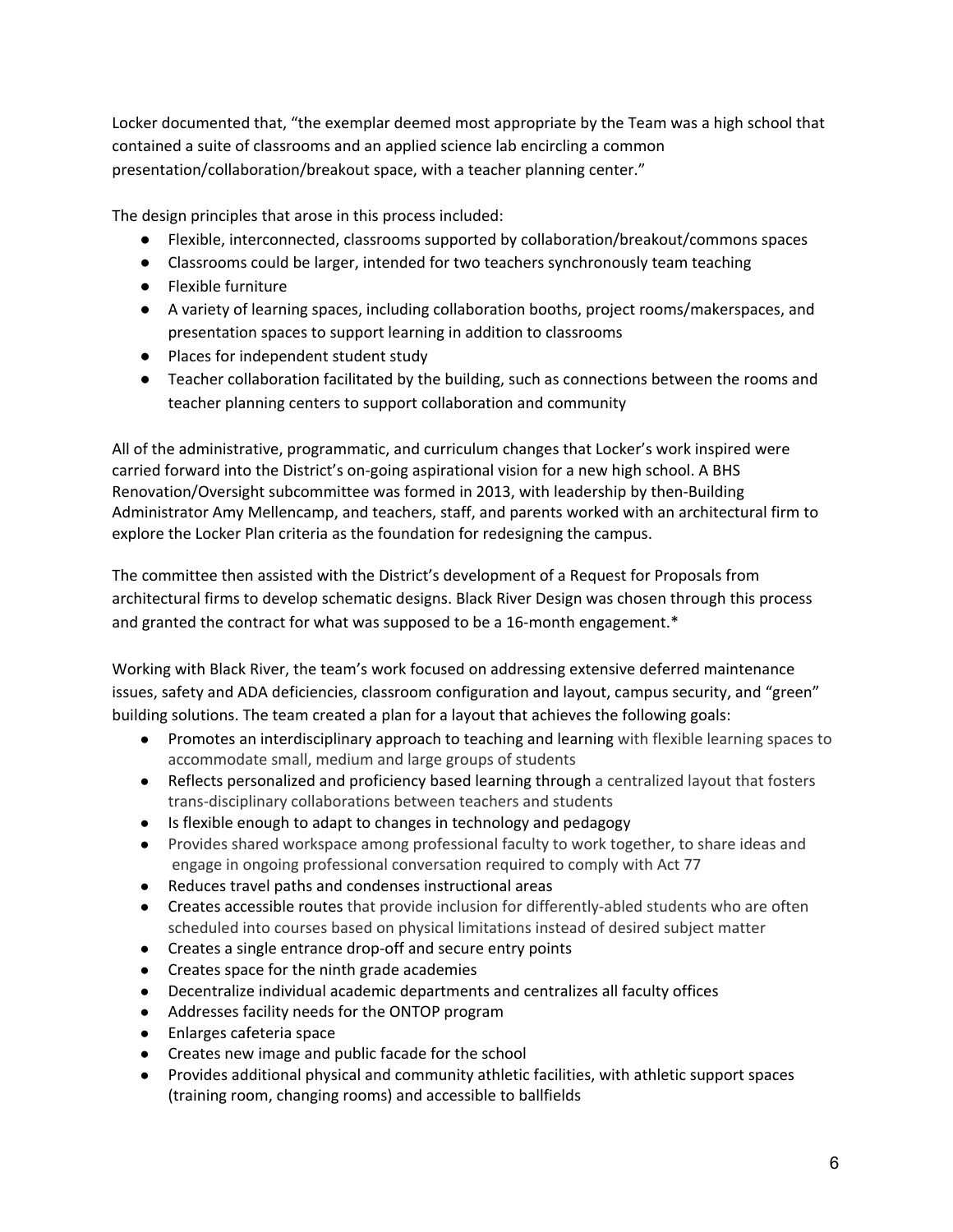- Provides additional stage support space
- Creates informal student gathering spaces
- Eliminates deferred and preventative maintenance needs
- Completes mechanical /electrical /plumbing upgrades for high energy efficiency performance
- Houses property services staff
- Features updated science labs dispersed throughout the campus
- Accommodates future technology advancements and meet the ever-changing needs of technology and learning styles and abilities
- Is first certified Collaborative for High Performance Schools (CHPS) school in Vermont, recognizing that kids and adults have better cognitive functionality "in schools with good lighting, clean air, and comfortable classrooms"
- Offers natural light and usable outdoor classroom space

With this information, Black River Design ultimately submitted 3 renovation/redevelopment scenarios to the School Board for consideration:

A) full renovation with small additions (\$67 million)

B) partial demolition with a large addition (\$73 million)

C) new building and full demolition (\$94 million)

\*Note that BSD is now five years into this work with Black River; there is no money left from that initial *contract, but the firm remains involved in the process.*

### **D. 2015-2016, A Pause on BHS**

Once the District received the recommendations, we began to garner feedback from the school board and other entities, including Mayor Weinberger. When we presented these plans, we were encouraged, due primarily to cost concerns, to put the BHS/BTC planning on hold and use city resources to better study the needs of all of the District's facilities.

The current property services director worked with capital needs consultants White & Burke and Michael Smith to create a Master Plan for BSD, which coincided with the City of Burlington's 2016 Infrastructure Plan for a Sustainable City, which itself noted the work being done towards planning a new high school: "Total School District need will be a function in large part of the District's vision for the *future of Burlington High School – the School Board is weighing options that range from necessary repairs to the facility to a complete rebuild (the latter option is substantially more expensive).*"

Through 2015 and 2016, White & Burke and Smith worked with staff to review many of the capital needs documents that existed and inventory minor and major needs that still remained. As part of this long range planning effort, the District hired EMG to perform a Facility Condition Assessment (FCA) of the 10 school facility sites. EMG interviewed building maintenance staff and reviewed available engineering studies, construction documents, and utility data to familiarize themselves with the physical conditions of the buildings and to perform a preliminary energy use analysis. The EMG teams then inventoried and evaluated each of the BSD buildings and properties to benchmark current conditions and establish replacement values. This comprehensive FCA evaluated site conditions (including parking lots), building envelopes, mechanical/HVAC, electrical, plumbing, fire protection and accessibility. EMG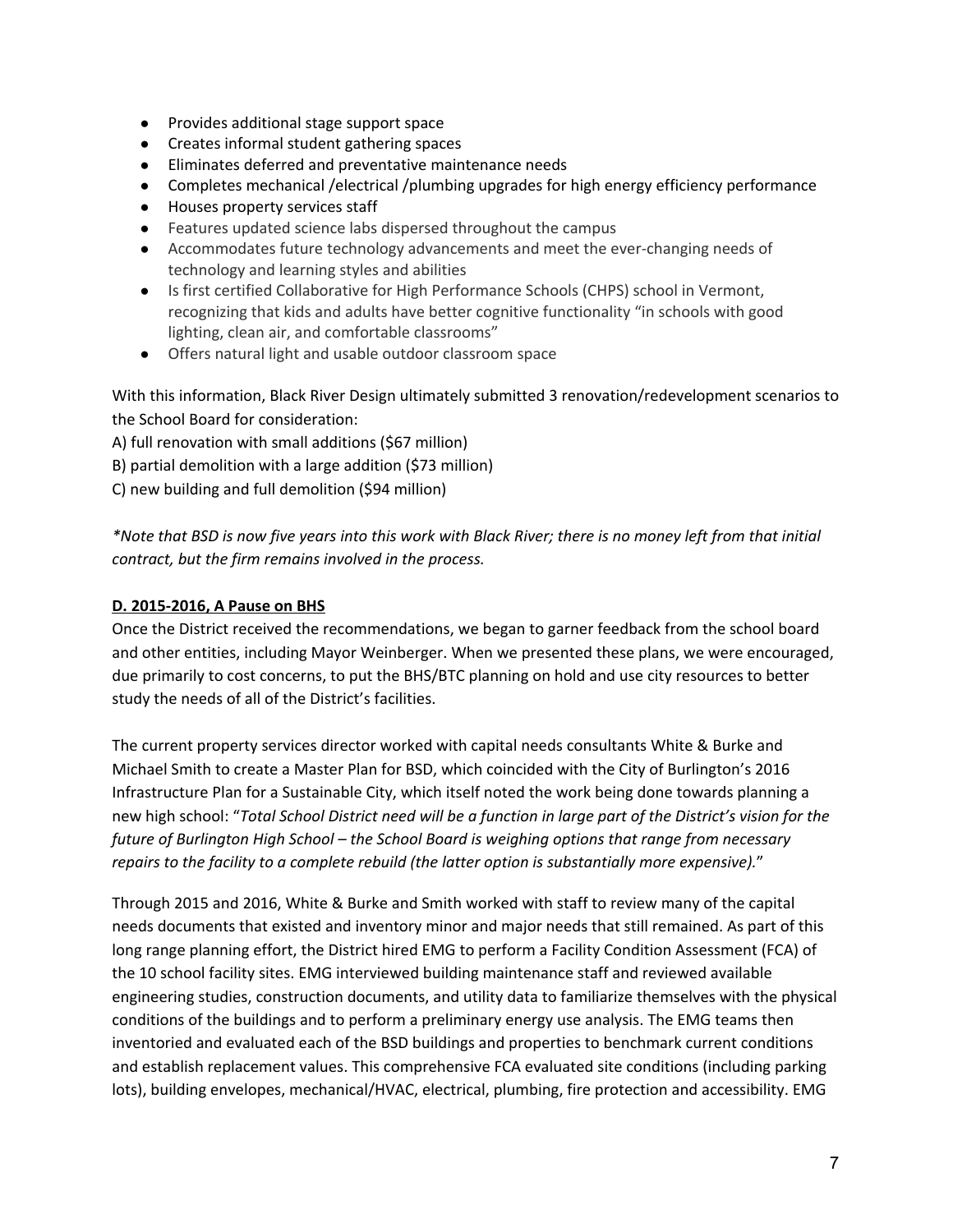identified more than \$76 million of needed improvements over the next 20 years to address deferred and preventative maintenance issues. Of this \$76 million in total differed need, *an estimated \$31.5 million in needs was identified at Burlington High School alone. This number, again, only related to* keep the facility as is, and was not related to the previous plans put forth by Black River Design. **E. 2017 – 2018, Re-Engaging the Community**

While the needs assessments were underway, the school board also continued discussing how the Partnership for Change pedagogical changes would come about, at a minimum to comply with Act 77, but more aspirationally to close the achievement gap and increase post-secondary enrollment in higher educational and vocational programs. Time and time again, the high school's physical limitations emerged as one of the most significant barriers to programmatic changes.

In Fiscal Year 2016, the Obeng Administration took the White & Burke and Smith report to the next step of developing detailed scopes of work for the District's multiple campuses. Projects that were deferred and planning that was incomplete came to life again, with a multi-pronged approach that included the asking voters to approve a \$19 million bond while also planning to apply the District's annual \$2M bonding authority. The combined \$39 million plan would seek to repair and replacement of building systems, amenities and accessibility improvements, such as the Hunt roof replacement, Edmunds Elementary School elevator, completion of Champlain Elementary School windows, and safety & security upgrades in many schools. Voters approved the ask for an additional \$19 million in borrowing in March of 2017.

For BHS, Superintendent Obeng formed an ad hoc committee comprised of parents, District staff, and community members, to carry the work. The Re-Envisioning Committee itself was made up of two committees, a Steering Committee with 5 members, and a Resource Committee of about 40 members (15 of which were the most highly engaged).

The Steering Committee guided the work and had many joint meetings with the Resource Committee, and both worked closely with the District's property services director and Black River architects. The Re-Envisioning Committee reviewed and revised information from the 2013-2015 team sessions, and held community input sessions and explained design concepts from the Locker Plan and Partnership for Change. This work re-solidified the design directives from prior work.

Following this, the ReEnvisioning Committee decided to bring forward two design concepts: 1) a new building

2) the renovation of A and B buildings with new construction surrounding the two buildings.

A third design concept from the 2013-2015 era of renovating all of the current BHS buildings was discarded due to the high cost and the thought that the concept would not meet enough of the design directives. The committee requested that Black River Design bring the plan for renovation using existing assets up to the same level of detail as the new building concept.

After pricing both options, the Committee presented them to the community through PTO and NPA meetings, culminating with a presentation to the school board. The final recommendation that emerged between January and April 2018 was for redeveloping the current structure because nearly all of the design directives could be achieved for a lower cost than a new campus, and without displacing students during construction.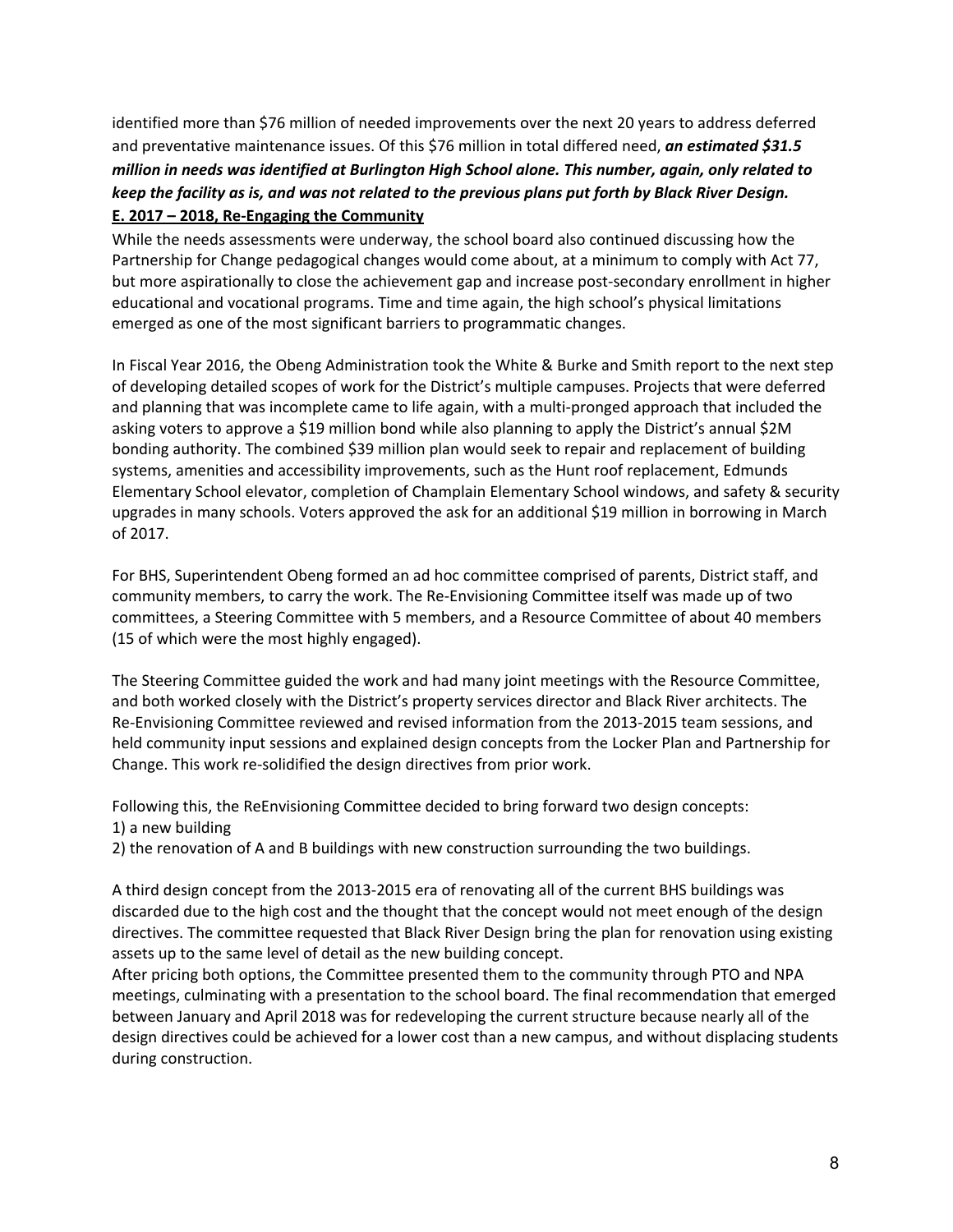With the preference for a renovated building decided through an April 2018 board resolution, Black River Design developed more detailed schematic designs with site and HVAC engineers, and an independent cost estimator who provided current construction costs that also include a 4% inflator in each line item, with an additional 10% overall project contingency.

In April 2018, the School Board accepted the ReEnvisioning Committee's [recommendation](http://www.bsdvt.org/wp-content/uploads/2018/04/BHS-ReEnvisioning-Recommendation.pdf) to the [superintendent](http://www.bsdvt.org/wp-content/uploads/2018/04/BHS-ReEnvisioning-Recommendation.pdf) of expansion and renovation with partial demolition (Appendix D). This recommendation took more than a year to present to the board as the ReEnvisioning Committee, formed in 2017, read of all the previous stakeholder input reports and held additional sessions to gather more feedback. **On April 10, 2018, the Burlington School Board of School Commissioners approved the following resolution:**

Be it RESOLVED that the Burlington School Board propose a bond in November 2018 to the community to *support the ReEnvisioning and renovation option for Burlington High School/Technical Center. AND BE IT FURTHER RESOLVED that a ReEnvisioning Campaign be developed to garner public support and other sources of revenue for the project.*

In August, 2018 Burlington School District employees presented the board with what they viewed as the three best options to complete this work based on cost-effectiveness and the least amount of disruption to students.

**Option 1:** \$60 Million. Option includes using minimal work to heating and insulation systems, and limited amount of renovations at BTC. Modeled on CHPS [standards](https://chps.net/) but does not include certification. Fit-up budget only for new spaces.

**Option 2:** \$65 Million. Option includes using more durable, longer- lasting materials. Renovations to BTC are still limited. Project meets basic CHPS requirements for certification and allows for better heating and insulation.

**Option 3:** \$68.5 Million. Option includes using highest quality materials with complete renovations to BTC building. Also allows for some salvaging of demolished buildings, significant heating, and cooling upgrades, and results in a higher CHPS certification. The District also shared a survey with the board which showed that of the 401 people who took the survey, more than 70% of [respondents](http://www.bsdvt.org/wp-content/uploads/2018/08/Combined-Survey-Results.pdf) would support a bond on the November ballot of \$68.5 million or more.

**On August 21st, the Burlington Board of School Commissioners approved a resolution to ask City Council to allow BSD to place a \$70M bond on the November ballot.** The \$70 million resolution represented board support for the \$68.5 million plan presented by the School District and adds an additional \$1.5 million into the project for air conditioning and other contingencies. On Monday, August 27, BSD presented the plan to City Council and the Mayor.

#### **F. November Bond Timeline 2018-2022**

If a bond were to pass in November, detailed planning and engineering work would begin with extensive engagement with teachers, staff, parents and community constituents, within the parameters of the existing schematic designs and budget.

Without the assurance that the project can begin in 18 months, more specific and detailed plans cannot be developed. Target date for groundbreaking would be spring construction season, 2020. Construction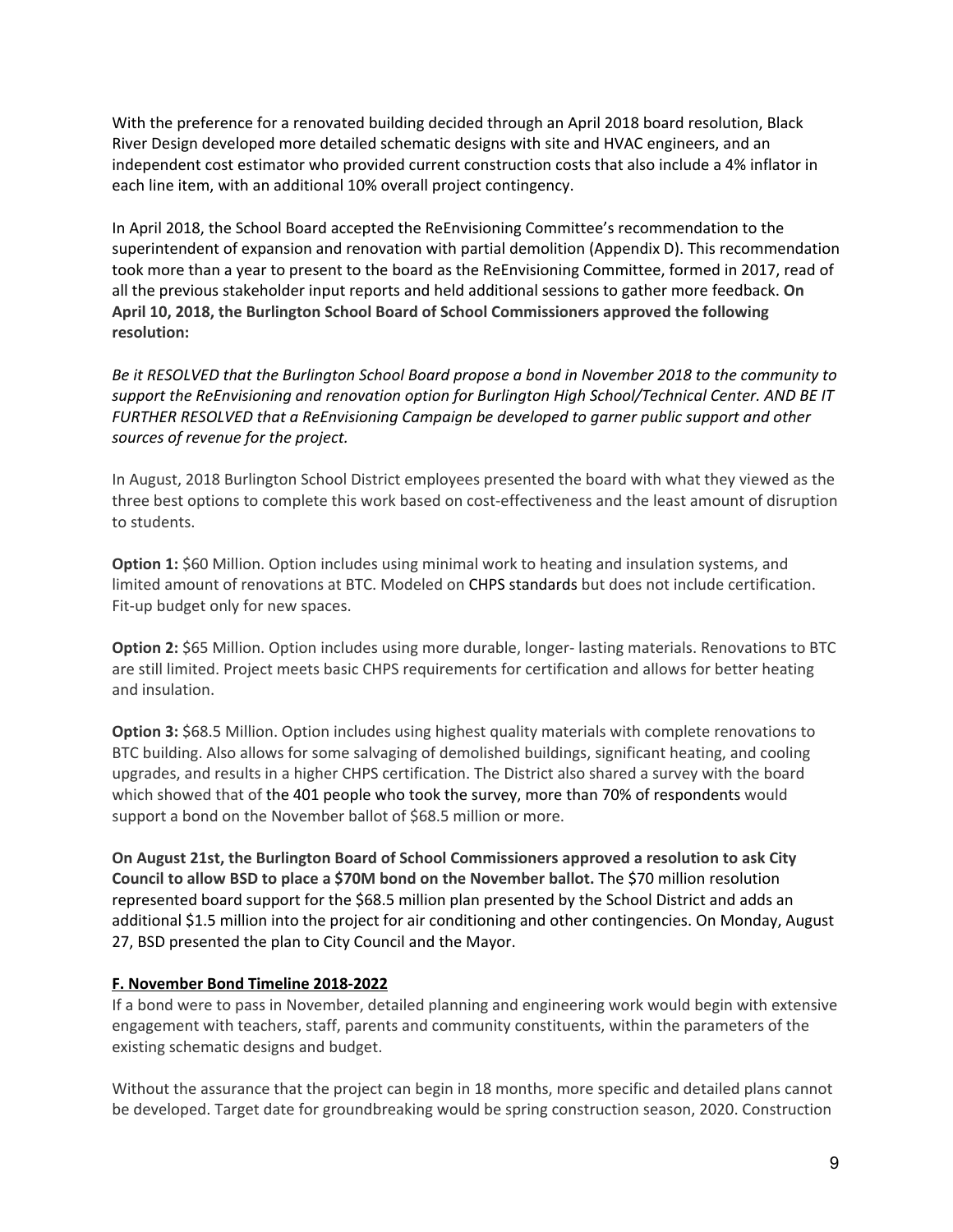would be phased in order to avoid temporary relocation of students, with a target completion date of 2022.

## **4. Plan BTV Connection**

In alignment with the City's 2014 PlanBTV, the BHS Re-Envisioning proposal achieves three of the PlanBTV priorities.

**1. Maintaining and upgrading existing facilities and infrastructure is preferred over new construction.**

The proposed BHS/BTC facility will be renovated in order to maximize efficiency, conserve resources, and support increased levels of campus development without degrading the natural environment.

- **2. The BHS Re-Envisioning proposal supports Burlington's position as a leader in the development and implementation of energy efficient buildings that reduce energy costs, environmental quality, improve security, sustainability and enhance economic vitality.**
- Included in this design and cost is the opportunity for the Burlington School District to adopt the "Collaborative High-Performance School Standards" (CHPS) that represent the industry's green standard for schools, comparable to LEED or National Green Building Standards for commercial buildings.
- CHPS is a nonprofit membership organization that provides school districts with resources such as a well-respected six-volume best practices manual, training and conferences, a high performance building rating and recognition program, and other tools for creating healthy, green schools. CHPS guidance for results in buildings that are energy, water and material efficient, well-lit, thermally comfortable, acoustically sound, safe, healthy, and easy to operate.
	- **3. The BHS Re-Envisioning proposal has been driven by community members will elevate the quality of Burlington's educational institutions for students and community members alike.**
- In partnership with families and the community, this plan creates ensures the community will receive excellent and diverse educational opportunities, services and facilities to educate and inspire youth to be contributing members of our society and their communities. Additionally, components of this project such as full ADA accessibility, air conditioning, and auxiliary gymnasium/meeting space are all things that, while generated by thinking about students first, will ensure that this new facility can be utilized by the Burlington community year-round, thus meeting the Long-term PlanBTV goal which asked BSD to "Consider ways to expand the use of school facilities for other community activities, and to design additions that lend themselves to multiple uses."

# **5. Conclusion**

There is a narrative circulating which seems to suggest the plans to redeveloped Burlington High School have been rushed and does not adequately consider or address the needs of today's or future years' students. This couldn't be further from the truth. Experts have engaged the BSD community in the redesign of the Queen City's high school for years.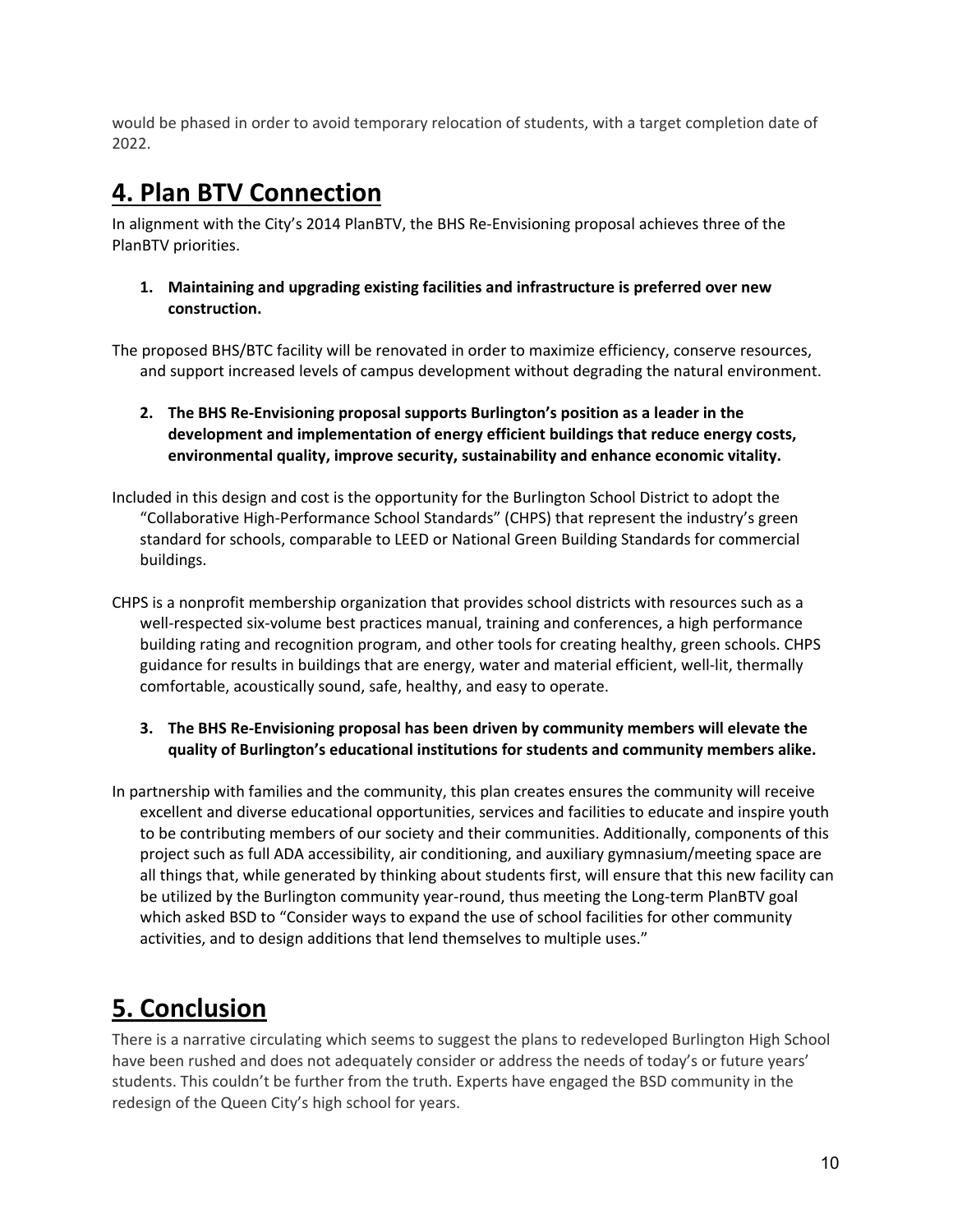By moving forward with this plan, BSD can offer students the fully accessible, state of the art facility that they not only deserve, but that they need in order to truly be prepared for the world post-graduation. This new facility seeks to foster transdisiplinary collaboration while desegregating students with mobility challenges or whose native language is something other than English. It gives separate but connected spaces for 9<sup>th</sup> Graders and the BSD On-Top program, both of which need to be in the high school, but also need a space they can call their own. The new space is one which the community will be able access year-round, and is one the City can be proud to showcase to those seeking to move to Vermont.

*In short, the newly renovated high school will help strengthen student achievement by truly reflecting the District's mission to cultivate caring, creating and courageous people through a collaborative and welcoming learning environment.*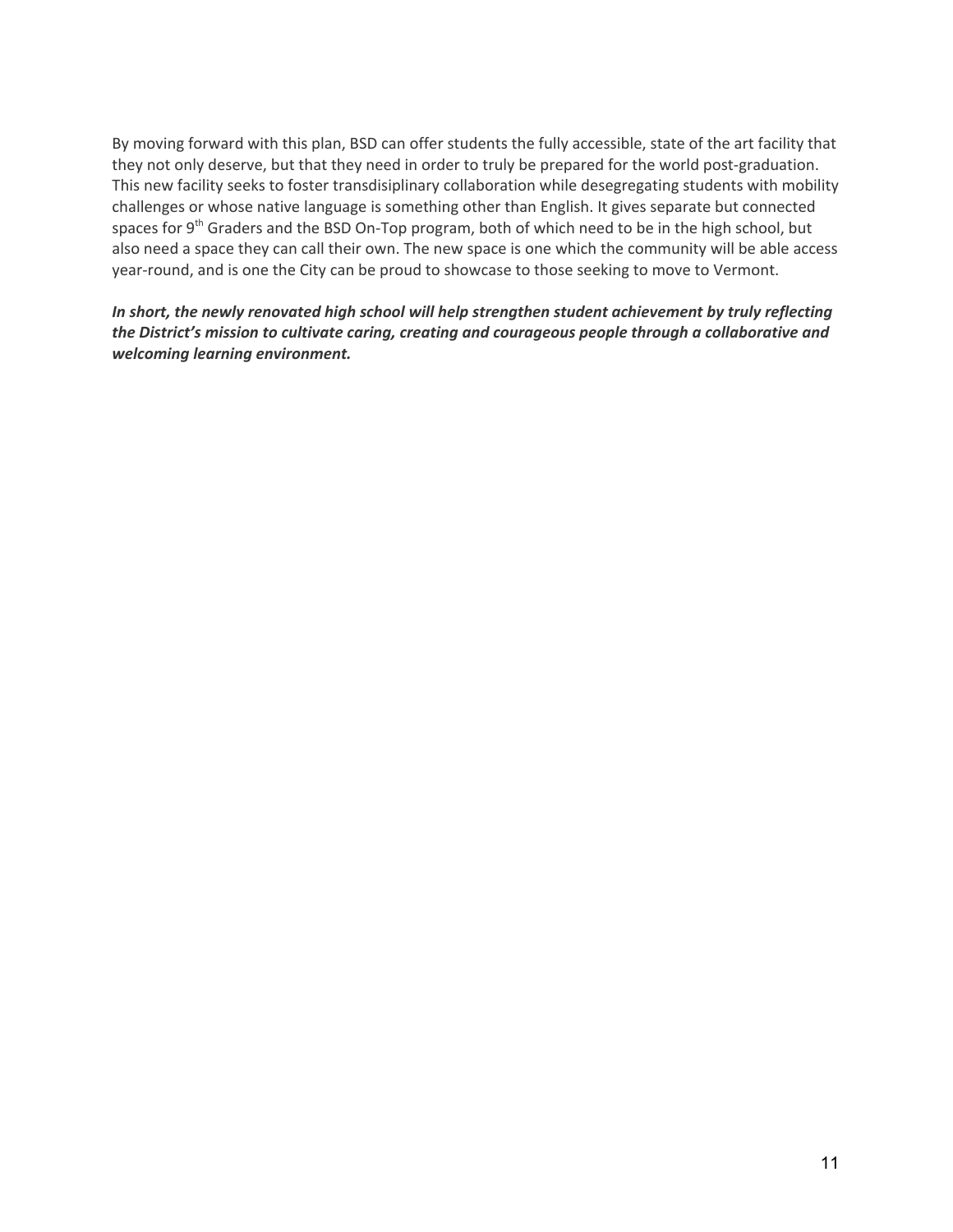## **APPENDIX A**

#### **NEASC BHS Accreditation (2006) NEASC BHS Accreditation (2017) ATTACHMENTS ENCLOSED**

NEASC is an independent, voluntary, nonprofit membership organization which connects and serves over 1500 public, independent, and international learning communities in the US and worldwide. Founded in 1885, the New England Association of Schools and Colleges (NEASC) has been working to establish and maintain high standards for all levels of education longer than any other accreditation agency in the United States. A globally recognized standard of excellence, NEASC [Accreditation](https://www.neasc.org/overview/value) attests to a school's high quality and [integrity.](https://www.neasc.org/overview/value) The NEASC commissions decide matters of accreditation in the context of research-driven standards reviewed by their membership.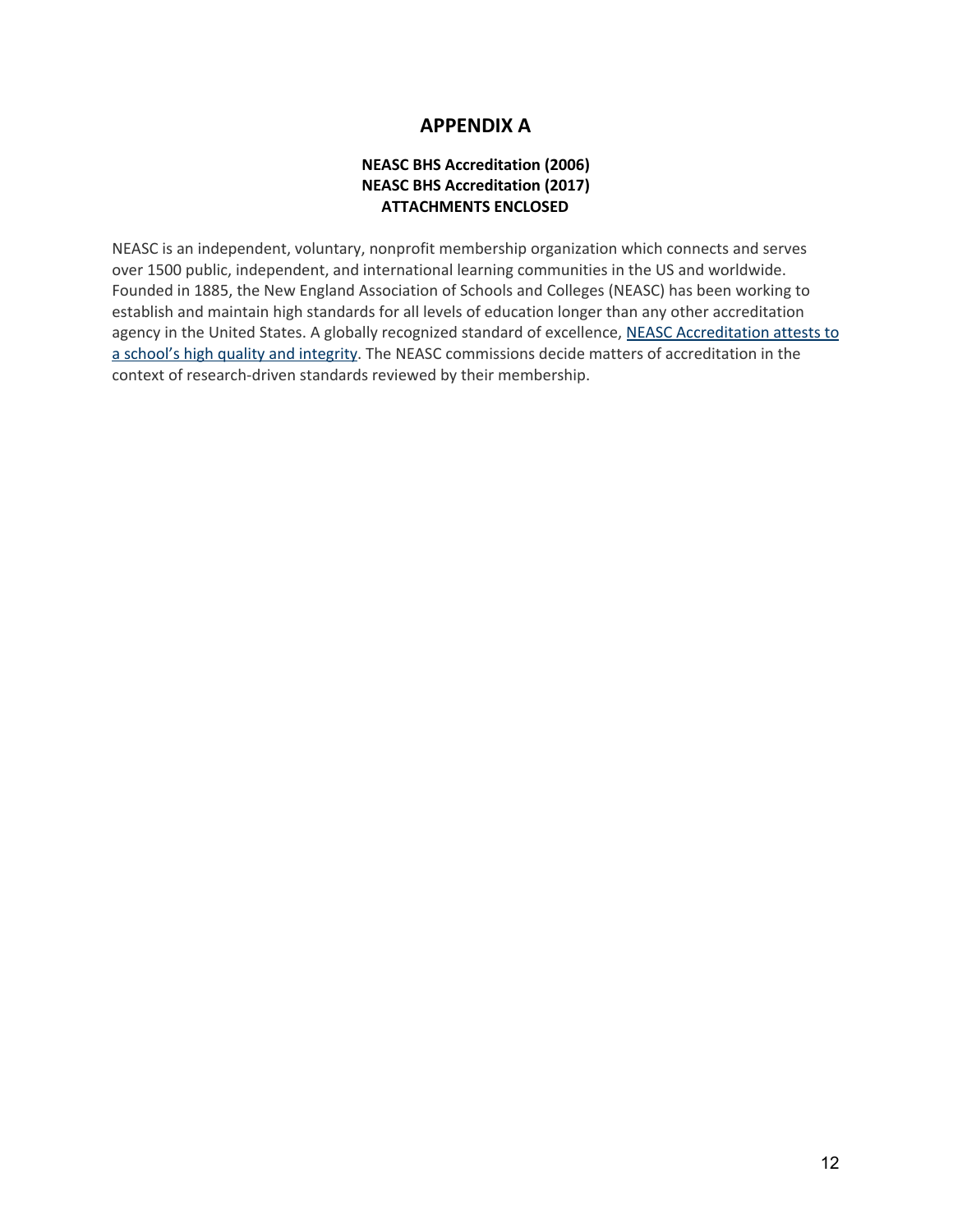## **APPENDIX B**

#### **Excerpts from BSD Master Planning Interim Report (August 28, 2008)**

#### **2008: The Burlington School Master Plan**

Burlington School District - Master Planning Interim Report Colin P. Lindberg AIA, August 28, 2008

As part of the District's 21<sup>st</sup> Century Master Plan, a review and development of all facilities is in progress. An educational plan has been provided after comprehensive review by DeJong-Locker with many involved in school operations.

The District's ten sites contain over 600,000 SF of existing space, and the capital improvements propose around 150,000 SF of additional space.

The focus at this time is the concern for three sites that are in conflict with the current zoning ordinance: Barnes, Wheeler and BHS. The High School use is not allowed under the current zoning, yet this site does have ample excess lot coverage.

BHS will require a complete renovation as well as additions.

#### **BHS - RCO-RG (Recreation, Open & Conservation)**

Acreage: 44 Bldg Area: 236,169 SF Built: 1963 Existing Programs: High School, Technical Center and ON TOP

The schedule is to provide plans and costs for a November 2008 vote. One important fact is the realization that many school buildings were constructed 50 years ago when heating oil was 15 cents per gal. Wall insulation was not used and the envelope of most of the buildings had minimum window efficiency.

For the key focus of this facilities improvement, the greening of the structures must be done. The cost of heating and ventilation, with proper controls is just common sense. Burlington Schools is moving forward to provide great places for children to learn and teachers to teach.

#### **2008 BHS Master Plan Concept**

The functions at the high school will require swing space to allow renovation of the several wings of the facility. The functions that need to be the prime accent under this scenario might be the library, and the cafeteria. The existing location, size and space should be expanded and the focus of the complex. To that end the plan shows the following:

1. A new wing that connects the main east entrance.

2. A modification of the parking that allows drop off and pick up and provided covered structure that changes the existing sloped lot, and provided two levels of parking and a green roof for the focus of the new east wing. 375 cars will reduce stormwater management and snow 2. (cont)....removal is reduced. On the main level a sense of arrival and lobby that serves the existing building and new functions.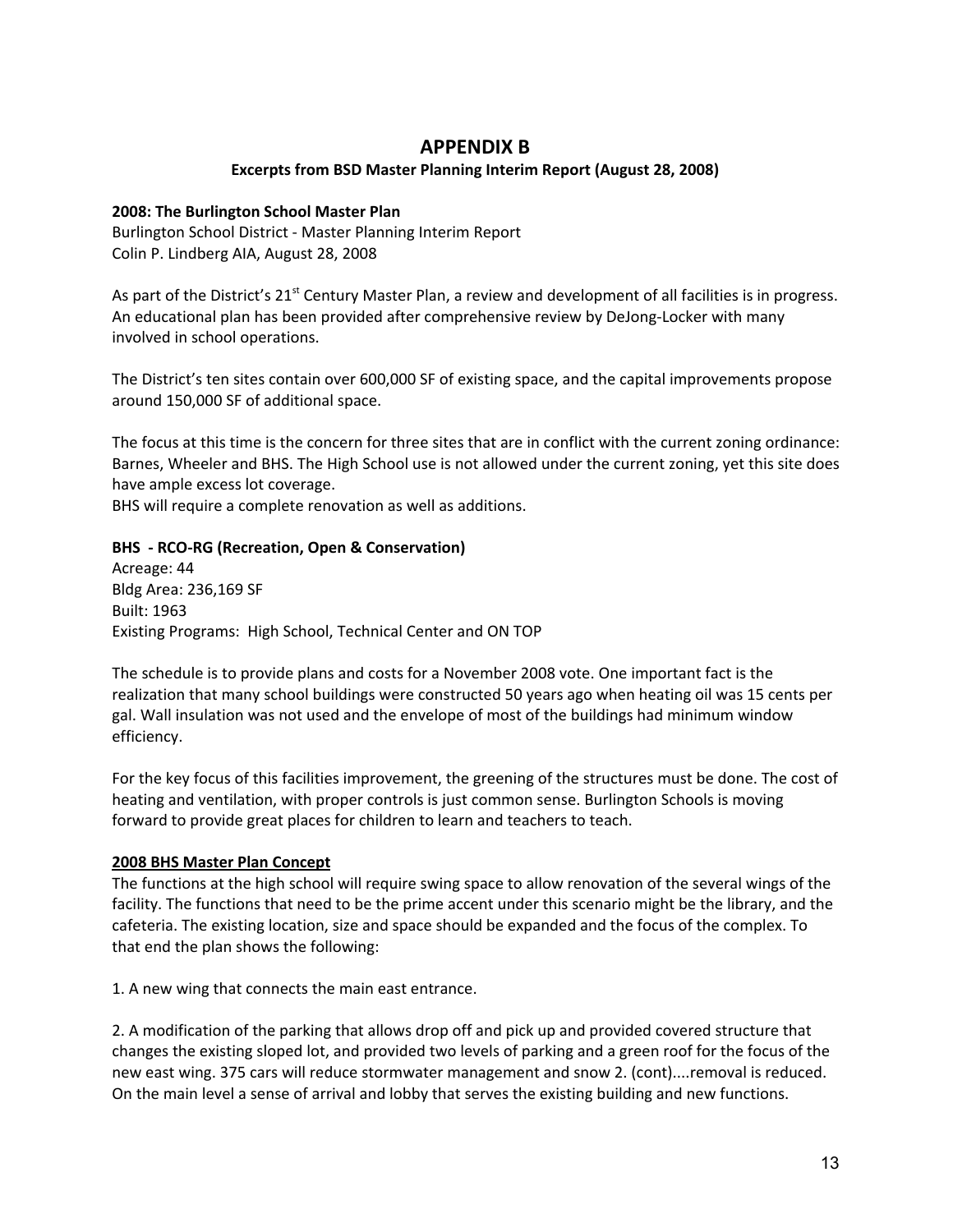3. The first floor will have food service and cafeteria support space for community use.

4. Day lighting and the southern exposure will face the green plaza that is above the parking decks. The street image is powerful and expresses positive growth of this important high school complex.

5. The new kitchen will be accessed from the new drop off road and us a continuation of the circular drive that will be the drop off for the main entrance.

6. The three stories of the center building contain central office and two floors above will provide flexible teaching space. The lab function on the top floor will decentralize sciences and provide four wall labs with prep rooms and natural day lighting from roof windows.

7. The other major structure will be just south of the existing south wall of the A building and will house the Library at the top floor. This function would also open to the roof-top green above the parking decks.

8. The view of the new playing fields and the southern exposure will be ideal for the library and the support facilities. This will allow use after hours for the community and will be an architectural feature.

#### Outline scope of work – BHS & Tech Center

The site requires improvement of the existing roads and green areas. The parking structure will remove simple access for at least a summer. The existing parking needs to be relocated on a temporary basis. Blasting will require a short total rerouting of all access from the east side. The elevator that is planned will also be constructed during the summer schedule.

The expanded new construction for the three building elements that connect A building should be the first phase. The three-story building should be constructed first to provide swing space for the other wing at the high school that will require total renovations. The replacement of the heating system will not be required (wood chip and gas boilers) but the distribution network now on the roof will be replaced, and within the rooms a revised heating and ventilation network will be installed.

The replacement work on the windows for A,B,C,D and E will be replaced as well as the units in F. The wall system is not planned to be modified on the exterior due to the solid brick and concrete skin. The inner wall in most cases will be cased out to allow additional insulation and general improvement of the finishes.

- New security and fire alarm is a safety issue and needs to be upgraded.

- New lighting and electrical upgrades will be included.

- A complete roofing replacement is not planned due to the upgrade of the complex a few years ago.

- Estimated time for modifications (18-24 months) for the initial phase. Moving costs and relocation and transportation may be needed if summer programs are planned during construction.

#### **MASTER PLAN BHS BUDGET ESTIMATE 2008**

| <b>Burlington High School and BTC - 2008 Estimated Renovation Cost</b> |            |      |           |  |  |
|------------------------------------------------------------------------|------------|------|-----------|--|--|
| <b>BHS</b>                                                             | 214,569 SF | -RTC | 21.600 SF |  |  |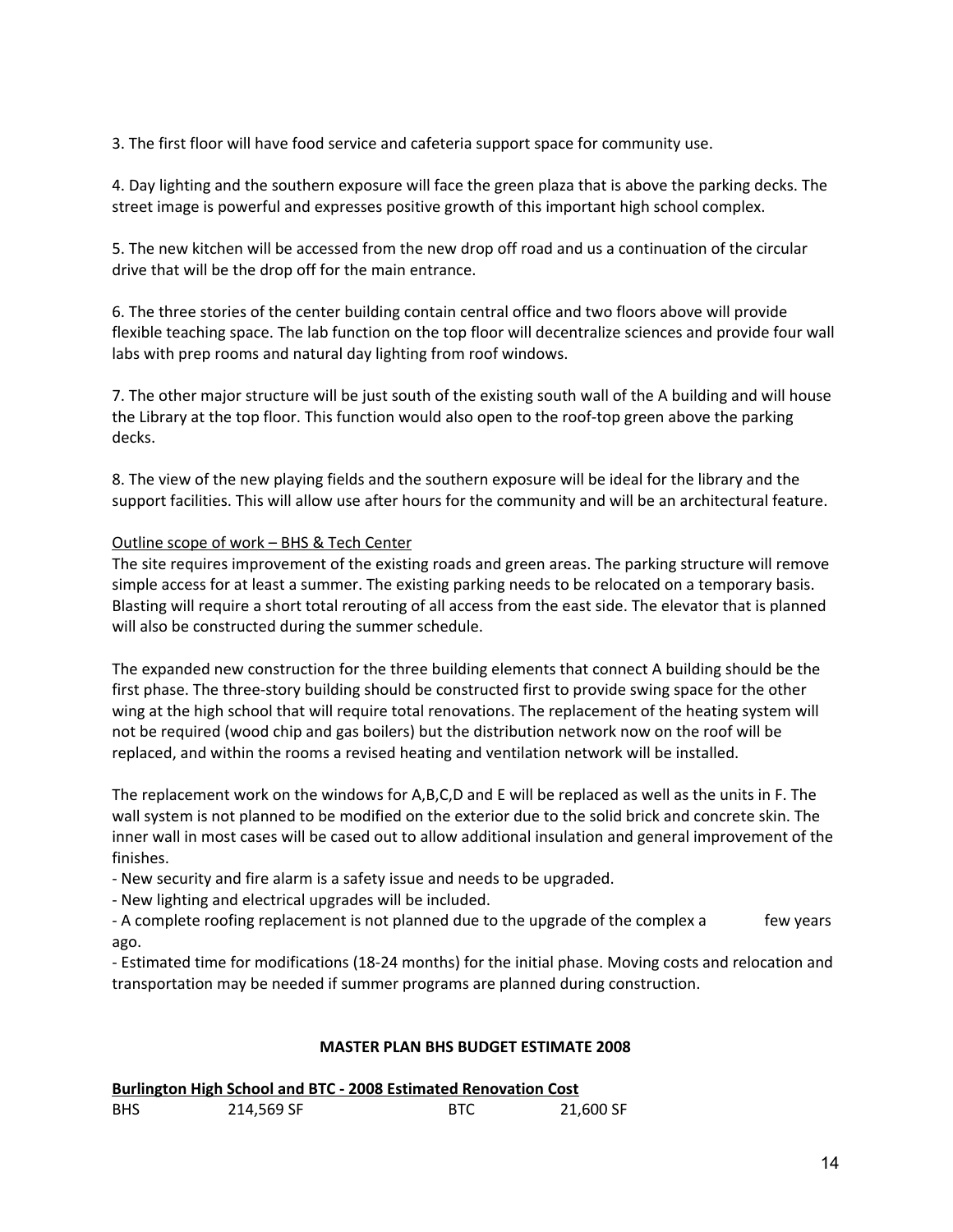| BHS & BTC "Buildings Only" Renovation Estimate: \$37,553,895 |              |             |             |  |  |
|--------------------------------------------------------------|--------------|-------------|-------------|--|--|
| Costs                                                        | \$37,549,575 | Cost        | \$4,320,000 |  |  |
| Cost Per SF                                                  | \$175 SF     | Cost Per SF | \$200 SF    |  |  |
| <b>Students</b>                                              | 1160         | Students    | 145         |  |  |

#### **Burlington High School – 2008 Additional Renovation Cost:**

Expanded Space/Program Needs 87,500 SF (1160) Students Estimated cost per/ft for New Construction \$250 SF Preliminary Estimate Renovation Costs \$21,875,000 Parking (375 Cars) 11,250 SF @ \$33.33 SF = \$3,100,000 Surface Structure 6,000 SF @ \$40 SF = \$2,400,000 Soil, Drainage, Drive, Landscape 6,000 SF @ \$17 SF = \$1,020,000 **2008 BHS Additional Space & Renovation Costs = \$29,545,000**

#### **Burlington Technical Center – 2008 Additional Renovation Cost:**

Expanded Space/Program Needs 2,000 SF (145) Students Estimated cost per/ft for New Construction \$250 SF BTC Preliminary Estimate Additional Costs \$500,000 2008 BTC TOTAL ESTIMATE COSTS = \$4,820,000

#### **2008 BHS & BTC (Renovation & Expanded Space Needs)=\$34,365,000**

#### **2008 BHS and BTC Renovation,Additional Space, Upgrade Estimated Combined Costs: \$71,918,895**

The total estimate does not include:

- Abatement Costs
- Site improvement costs
- Contingency
- Fees & Permits
- Site Acquisition
- Swing Space
- Furniture and Equipment
- District Legal Fees and Litigation Costs.

#### 2008 BHS Proposed Planning - Cost Estimates - Colin Lindberg AIA

#### A. **2008 Proposed Renovation \$58M Plan:**

Demolish C and D buildings, repurpose or demolish E Improve accessibility Consolidate travel Secure entrance Create new community athletic facilities Modernize flexible spaces New public building facade/image Upgrade thermal envelope Improve energy efficiency with new mechanical, electrical, and plumbing systems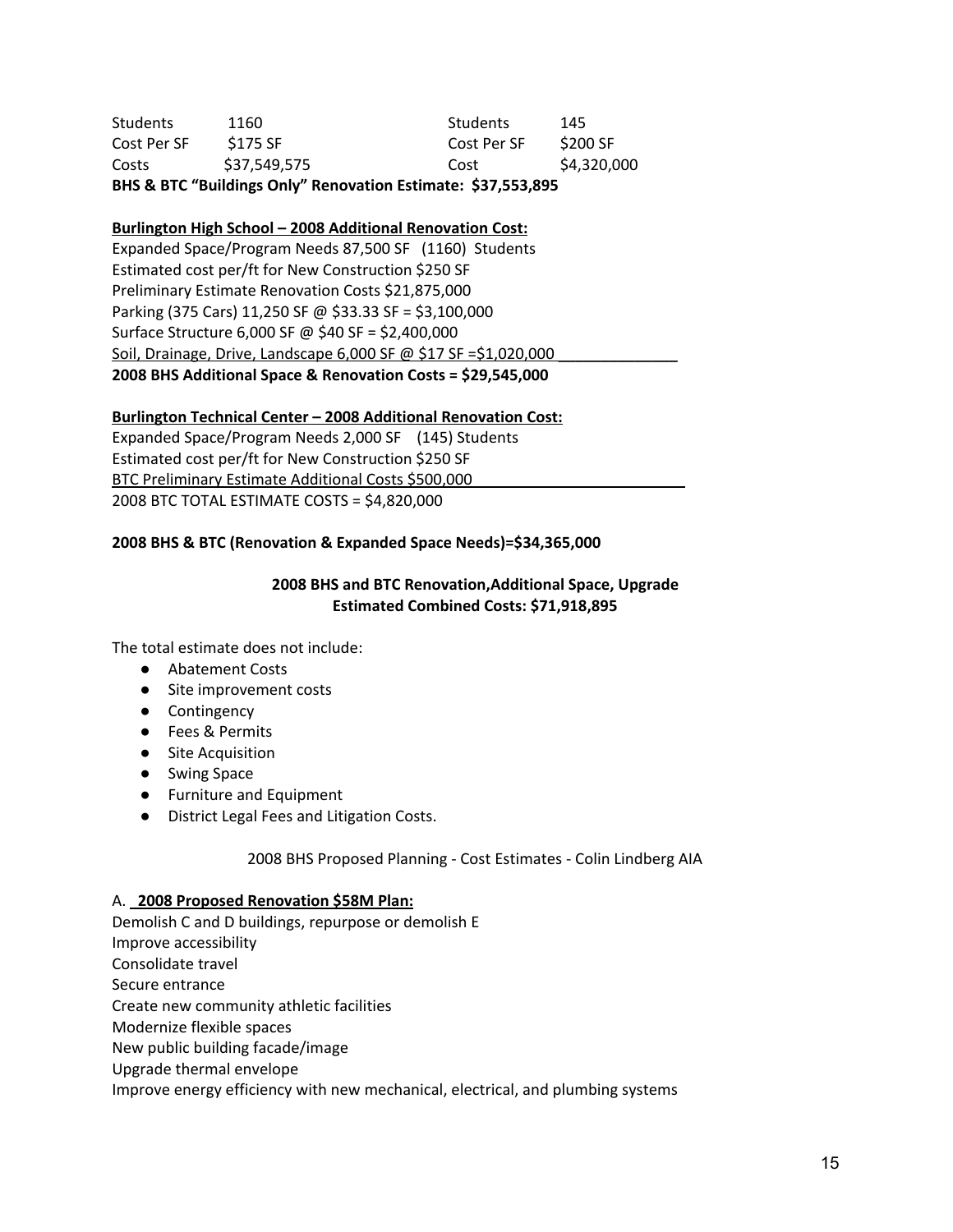#### B. **2008 Proposed New Building - \$84M Plan:**

Brand new building with secure entrance Little to no impact on student learning during construction Improve accessibility and consolidate travel Create new community athletic facilities Modern flexible spaces New public building facade/image Upgraded thermal envelope Improve energy efficiency with new mechanical, electrical, and plumbing systems

#### **General Comparison of the Two Concepts - Colin Lindberg AIA**

#### **General District Wide Recommendations Build Green**

- The use of sustainable & green building materials and products for both existing and new.

#### **Reduction of Heating Costs**

- Improve Schools envelope, increasing R value in both exterior walls and roof and upgrading to modern and efficient heating systems.

#### **Improve Indoor Air Quality**

- Ventilation and Controls Improvements

#### **Improve Safety**

-Improve fire alarm, sprinkler and other life safety systems integration

#### **Decrease Electrical Dependency**

- Utilize adequate natural day light, motion sensor controls, upgraded & efficient lighting and updated electrical services.

(continue)

#### **Improve ADA Access**

- Improvements throughout the campus including elevators, ramps and other accessibility standard improvements.

**Technology Integration - Technology Upgrades - Technology Equipment**

#### **Additional Space Needs**

To meet facilities program findings and those of 21<sup>st</sup> Century Education the district will add 150,000 SF throughout the various district schools.

The 2008-2018 Master Plan was broken out into a 9 year, 3 phase Construction Implementation Schedule. Phase I included all of BHS and BTC renovation and new construction. Phases II and III included the District's other schools' capital projects. (Appendix E) 2008 Potential Bond (3) Phases Year 1-3 - \$98,642,498M Year 4-6 - \$65,091,748 M Year 7-9 \$62,425,273 M TOTAL: \$226,159,520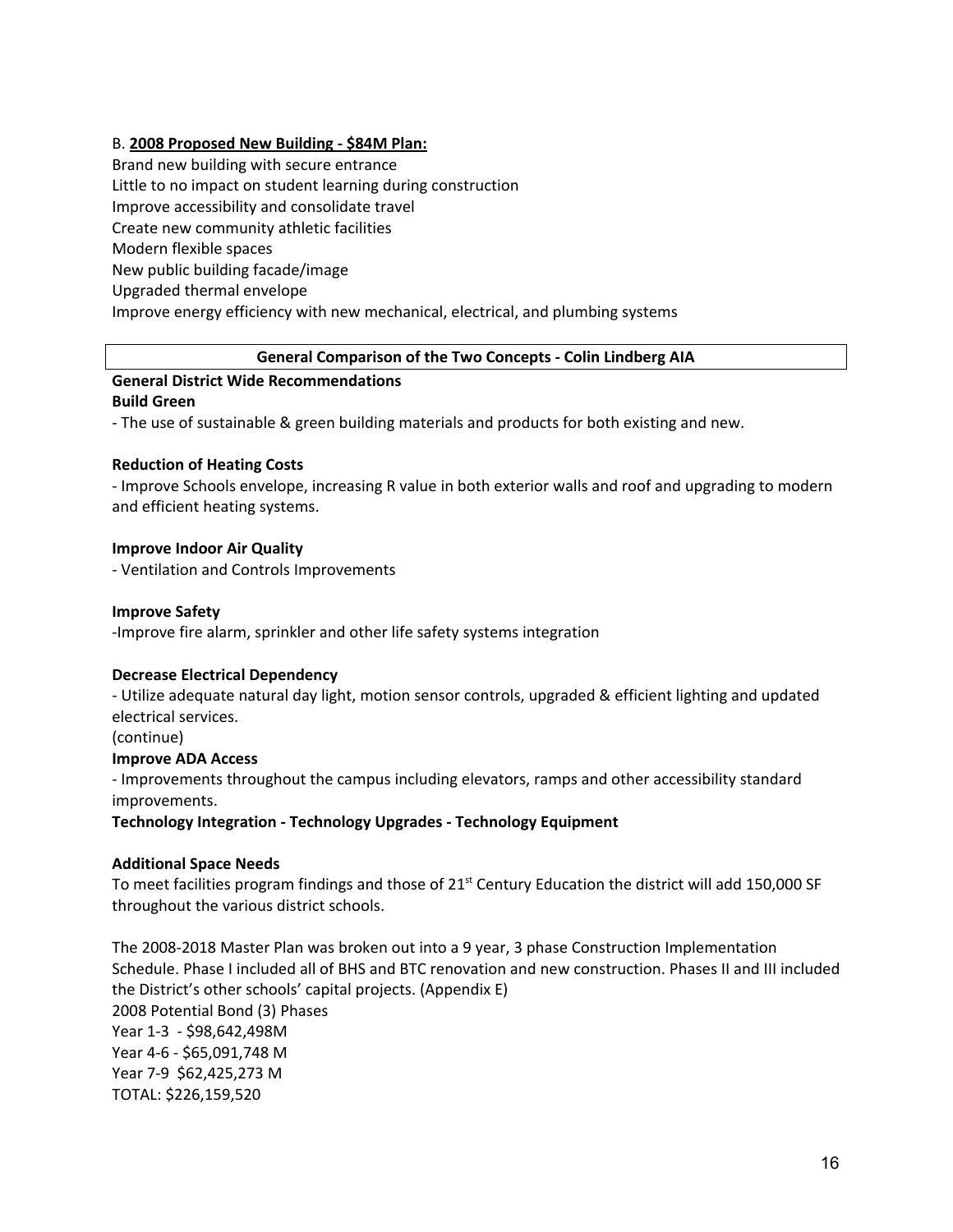|                                             | <b>Partial Renovation</b>                                                                                                                                                            | <b>New Building</b>                                                                                                                                                                                                                 |
|---------------------------------------------|--------------------------------------------------------------------------------------------------------------------------------------------------------------------------------------|-------------------------------------------------------------------------------------------------------------------------------------------------------------------------------------------------------------------------------------|
| <b>Estimated Cost</b>                       | $\approx$ \$58 million                                                                                                                                                               | $\approx$ \$84 million                                                                                                                                                                                                              |
| <b>Impact on Student</b><br><b>Learning</b> | Minimal                                                                                                                                                                              | Least Impact                                                                                                                                                                                                                        |
| <b>Pros</b>                                 | Meets all planning<br>$\bullet$<br>objectives<br>Lowest cost option<br>$\bullet$<br>Stable site<br>$\bullet$<br>Maximizes existing space<br>$\bullet$<br>Keeps existing boiler plant | Meets all planning objectives<br>Brand new - more flexibility                                                                                                                                                                       |
| <b>Cons</b>                                 | Potential unforeseen<br>costs<br>Not all new<br>Potential environmental<br>concerns with demolition<br>Potential disruption with<br>$\bullet$<br>moving students around              | Proximity to North Avenue<br>Move existing boiler plant<br>Potential stormwater issues<br>Lacks future expansion<br>options<br>Displaces ballfields<br>$\bullet$<br>Unknown use and possible<br>demolition of existing<br>buildings |

For the key focus of this facilities improvement, the greening of the structures must be done. The cost of heating and ventilation, with proper controls is just common sense. Burlington Schools is moving forward to provide great places for children to learn and teachers to teach.